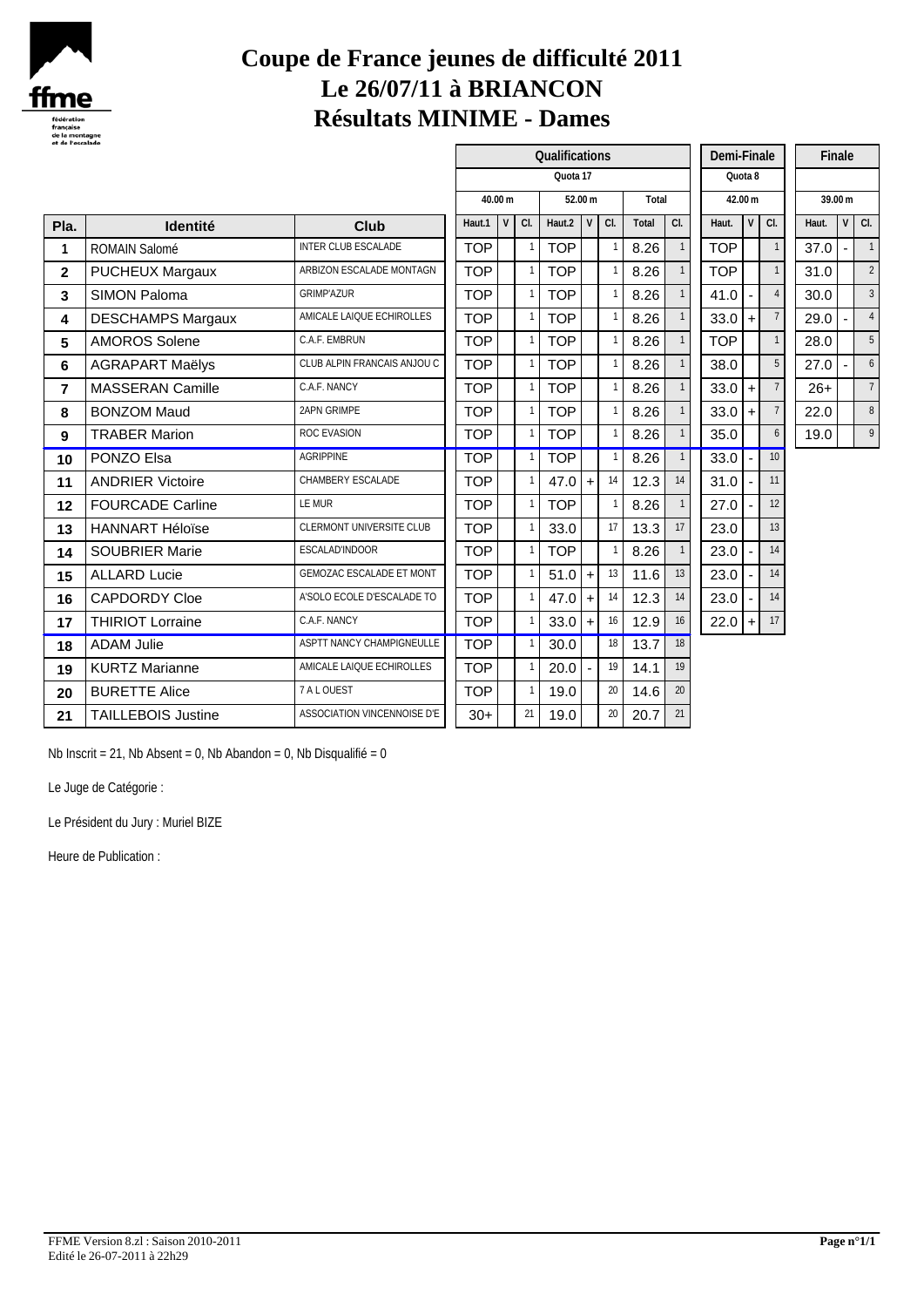

### **Coupe de France jeunes de difficulté 2011 Le 26/07/11 à BRIANCON Résultats MINIME - Hommes**

| et de l'escalade |                                |                            |            |         |              |                |         |                |             |                          |            |           |                 |       |                             |            |
|------------------|--------------------------------|----------------------------|------------|---------|--------------|----------------|---------|----------------|-------------|--------------------------|------------|-----------|-----------------|-------|-----------------------------|------------|
|                  |                                |                            |            |         |              | Qualifications |         |                | Demi-Finale |                          | Finale     |           |                 |       |                             |            |
|                  |                                |                            |            |         |              | Quota 26       |         |                |             | Quota 8                  |            |           |                 |       |                             |            |
|                  |                                |                            |            | 29.00 m |              |                | 43.00 m |                | Total       |                          |            | 43.00 m   |                 |       | 47.00 m                     |            |
| Pla.             | Identité                       | <b>Club</b>                | Haut.1     | V       | CI.          | Haut.2         | V       | CI.            | Total       | CI.                      | Haut.      | V         | CI.             | Haut. |                             | $V$ CI.    |
| $\mathbf{1}$     | PRESKAR Milan                  | <b>INTER CLUB ESCALADE</b> | <b>TOP</b> |         |              | <b>TOP</b>     |         | $\overline{1}$ | 13.0        | $\mathbf{1}$             | <b>TOP</b> |           | $\mathbf{1}$    | 41.0  | $\mathcal{L}_{\mathcal{A}}$ |            |
| $\mathbf{2}$     | <b>BOULAY Kentin</b>           | A.C.M.A.                   | <b>TOP</b> |         |              | <b>TOP</b>     |         | $\mathbf{1}$   | 13.0        | $\overline{1}$           | <b>TOP</b> |           | $\mathbf{1}$    | 39.0  | $+$                         | $\sim$ 2   |
| 3                | CLAIR Nathan                   | ESCALADE HAUTE TARENTAISE  | <b>TOP</b> |         |              | <b>TOP</b>     |         | $\overline{1}$ | 13.0        | $\mathbf{1}$             | 39.0       |           | $\,8\,$         | 39.0  | $\pm$                       | ź          |
| 4                | VAZ Jeremy                     | AMITIE ET NATURE DE TARBES | <b>TOP</b> |         |              | <b>TOP</b>     |         | $\overline{1}$ | 13.0        | $\mathbf{1}$             | 41.0       |           | $\overline{5}$  | 39.0  |                             |            |
| $5\phantom{.0}$  | PEHARC Anze                    | <b>INTER CLUB ESCALADE</b> | <b>TOP</b> |         |              | <b>TOP</b>     |         | $\overline{1}$ | 13.0        | $\mathbf{1}$             | <b>TOP</b> |           | $\mathbf{1}$    | 38.0  |                             | ŗ          |
| 6                | <b>MAZARS Loic</b>             | S.M.U.C. ESCALADE          | <b>TOP</b> |         |              | <b>TOP</b>     |         |                | 13.0        | $\overline{1}$           | 41.0       |           | $5\phantom{.0}$ | 38.0  |                             | $\epsilon$ |
| $\overline{7}$   | <b>BERGANT Martin</b>          | INTER CLUB ESCALADE        | <b>TOP</b> |         |              | <b>TOP</b>     |         | $\overline{1}$ | 13.0        | $\mathbf{1}$             | <b>TOP</b> |           | $\mathbf{1}$    | 37.0  |                             | Ĵ          |
| 8                | <b>COUSIN Lucien</b>           | <b>INTER CLUB ESCALADE</b> | <b>TOP</b> |         |              | <b>TOP</b>     |         | $\overline{1}$ | 13.0        | $\mathbf{1}$             | 40.0       |           | $\overline{7}$  | 30.0  | $\sim$                      | $\{$       |
| $\boldsymbol{9}$ | <b>RICHIER Anthony</b>         | CLUB DES SPORTS CHAMONIX   | <b>TOP</b> |         |              | <b>TOP</b>     |         | $\overline{1}$ | 13.0        | $\overline{\phantom{a}}$ | 39.0       |           | 9               |       |                             |            |
| 10               | MARIOTAT Benjamin              | M'ROCLIMBING               | <b>TOP</b> |         |              | <b>TOP</b>     |         | $\mathbf{1}$   | 13.0        | $\mathbf{1}$             | 35.0       |           | 10 <sup>°</sup> |       |                             |            |
| 10               | PHILIP Nino                    | C.A.F. GAP                 | <b>TOP</b> |         |              | <b>TOP</b>     |         | $\overline{1}$ | 13.0        | $\mathbf{1}$             | 35.0       |           | 10 <sup>°</sup> |       |                             |            |
| 12               | <b>CASTANIER Raphaël</b>       | <b>CLUB VERTIGE</b>        | <b>TOP</b> |         |              | <b>TOP</b>     |         | $\overline{1}$ | 13.0        | $\overline{1}$           | 34.0       |           | 12              |       |                             |            |
| 13               | <b>BONNICHON Baptiste</b>      | ALTITUDE EVASION           | <b>TOP</b> |         |              | 41.0           |         | 20             | 19.1        | 20                       | 33.0       | $+$       | 13              |       |                             |            |
| 14               | <b>MEIGNAN Thoma</b>           | CHAMBERY ESCALADE          | <b>TOP</b> |         |              | <b>TOP</b>     |         | $\overline{1}$ | 13.0        | $\mathbf{1}$             | 30.0       |           | 14              |       |                             |            |
| 15               | <b>LAGRANGE LANASPRE Robin</b> | INTER CLUB ESCALADE        | <b>TOP</b> |         |              | <b>TOP</b>     |         | $\overline{1}$ | 13.0        | $\mathbf{1}$             | 28.0       |           | 15              |       |                             |            |
| 16               | <b>MOLLIER LION Antoine</b>    | CLUB DES SPORTS CHAMONIX   | <b>TOP</b> |         |              | <b>TOP</b>     |         | $\overline{1}$ | 13.0        | $\mathbf{1}$             | 27.0       | $\ddot{}$ | 16              |       |                             |            |
| 16               | <b>VALET Robin</b>             | MAURIENNE ESCALADE         | <b>TOP</b> |         |              | <b>TOP</b>     |         | $\overline{1}$ | 13.0        | $\mathbf{1}$             | 27.0       | $+$       | 16              |       |                             |            |
| 18               | DI DOMENICO Herve              | A.S.A. ESCALADE AVRILLE    | <b>TOP</b> |         |              | <b>TOP</b>     |         | $\overline{1}$ | 13.0        | $\mathbf{1}$             | 27.0       |           | 18              |       |                             |            |
| 19               | <b>VU Thibault</b>             | ESCALADE HAUTE TARENTAISE  | <b>TOP</b> |         | $\mathbf{1}$ | 41.0           |         | 20             | 19.1        | 20                       | 25.0       |           | 19              |       |                             |            |
| 20               | <b>DECHAMPS Yohann</b>         | VALJO'GRIMPE               | <b>TOP</b> |         |              | 41.0           |         | 20             | 19.1        | 20                       | 24.0       |           | 20              |       |                             |            |
| 21               | <b>SAINTE CROIX Alexis</b>     | GEMOZAC ESCALADE ET MONT   | <b>TOP</b> |         |              | <b>TOP</b>     |         | $\overline{1}$ | 13.0        | $\overline{1}$           | 23.0       |           | 21              |       |                             |            |
| 22               | <b>ARC Killian</b>             | CLUB ALPIN FRANCAIS CHOLET | <b>TOP</b> |         |              | $40.0 +$       |         | 24             | 20.6        | 24                       | 22.0       |           | 22              |       |                             |            |
| 23               | <b>REINA Kevin</b>             | <b>M'ROCLIMBING</b>        | <b>TOP</b> |         |              | 41.0           |         | 20             | 19.1        | 20                       | 21.0       |           | 23              |       |                             |            |
| 24               | <b>BAUDRY Martin</b>           | ROC EVASION                | <b>TOP</b> |         |              | 40.0           | $+$     | 24             | 20.6        | 24                       | 14.0       |           | 24              |       |                             |            |
| 25               | <b>MIGNARD Alexis</b>          | LA DEGAINE ESCALADE ET MON | <b>TOP</b> |         |              | <b>TOP</b>     |         | $\overline{1}$ | 13.0        | $\overline{1}$           | 14.0       |           | 25              |       |                             |            |
| 26               | <b>MAGNAN Thomas</b>           | C.A.F. EMBRUN              | <b>TOP</b> |         | $\mathbf{1}$ | $40.0 +$       |         | 24             | 20.6        | 24                       | 12.0       |           | 26              |       |                             |            |
| 27               | <b>GIBIER Gregg</b>            | VALJO'GRIMPE               | <b>TOP</b> |         | 1            | 40.0           |         | 27             | 21.8        | 27                       |            |           |                 |       |                             |            |
| 27               | <b>SALAUN PENQUER Emmanue</b>  | ESCALADE D'ABORD ST CHARL  | <b>TOP</b> |         |              | 40.0           |         | 27             | 21.8        | 27                       |            |           |                 |       |                             |            |
| 27               | <b>MONTBEL Vincent</b>         | CLERMONT UNIVERSITE CLUB   | <b>TOP</b> |         | 1            | 40.0           |         | 27             | 21.8        | 27                       |            |           |                 |       |                             |            |
| 30               | <b>BARTOLO Carmelo</b>         | GEMOZAC ESCALADE ET MONT   | <b>TOP</b> |         |              | 37.0           |         | 30             | 22.7        | 30 <sup>°</sup>          |            |           |                 |       |                             |            |
| 30               | <b>TRICOIRE Roman</b>          | DEVERS ET VERTIGES         | <b>TOP</b> |         |              | 37.0           |         | 30             | 22.7        | 30 <sup>°</sup>          |            |           |                 |       |                             |            |
| 32               | <b>BLANCHARD Loïc</b>          | CHOURMO ESCALADE 84        | <b>TOP</b> |         |              | 36.0           |         | 32             | 23.3        | 32                       |            |           |                 |       |                             |            |
| 33               | <b>SERRA Mael</b>              | CLUB ESCALADE DE QUINSON   | <b>TOP</b> |         |              | 31.0           |         | 33             | 23.6        | 33                       |            |           |                 |       |                             |            |
| 34               | <b>PAVILLON Maxence</b>        | A.S.A. ESCALADE AVRILLE    | 20.0       |         | 34           | 26.0           |         | 34             | 34.0        | 34                       |            |           |                 |       |                             |            |

Nb Inscrit = 34, Nb Absent = 0, Nb Abandon = 0, Nb Disqualifié = 0

Le Juge de Catégorie :

Le Président du Jury : Muriel BIZE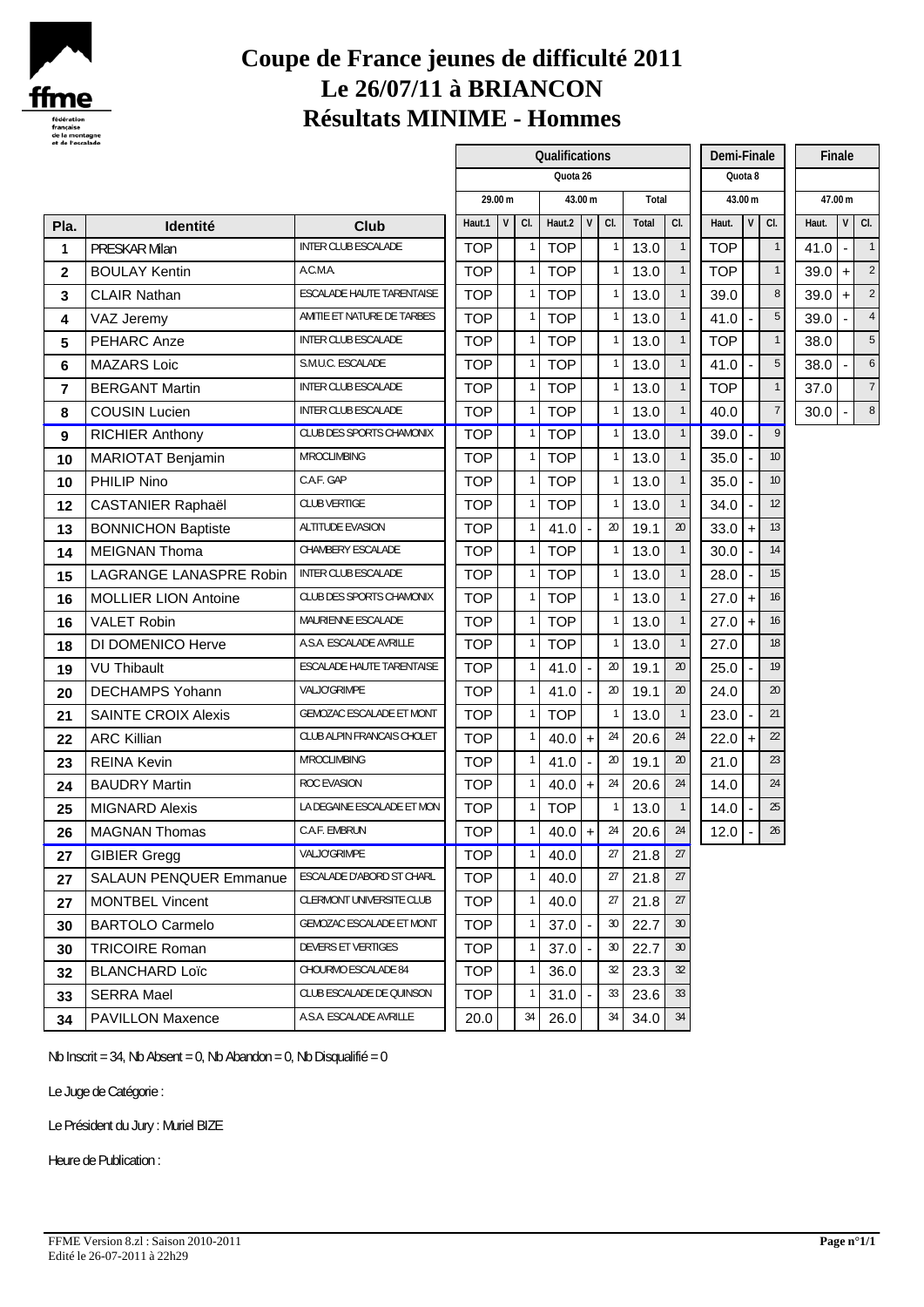

## **Coupe de France jeunes de difficulté 2011 Le 26/07/11 à BRIANCON Résultats CADET - Dames**

|                |                           |                             |            |                    |    | Qualifications | Demi-Finale               |                |         | Finale         |            |           |                 |          |                          |                         |
|----------------|---------------------------|-----------------------------|------------|--------------------|----|----------------|---------------------------|----------------|---------|----------------|------------|-----------|-----------------|----------|--------------------------|-------------------------|
|                |                           |                             |            |                    |    | Quota 23       |                           |                | Quota 8 |                |            |           |                 |          |                          |                         |
|                |                           |                             |            | 28.00 m            |    |                | 41.00 m<br>$\overline{V}$ |                | Total   |                |            | 43.00 m   |                 |          | 46.00 m                  |                         |
| Pla.           | Identité                  | Club                        | Haut.1     | V<br>CI.<br>Haut.2 |    |                |                           | CI.            | Total   | CI.            | Haut.      | V         | CI.             | Haut.    |                          | $V$ CI.                 |
| 1              | <b>LENARDIC Jera</b>      | INTER CLUB ESCALADE         | <b>TOP</b> |                    |    | <b>TOP</b>     |                           | $\overline{1}$ | 7.78    | $\mathbf{1}$   | <b>TOP</b> |           | $\mathbf{1}$    | 34.0     |                          |                         |
| $\overline{2}$ | <b>HILY Manon</b>         | 7 A L OUEST                 | <b>TOP</b> |                    |    | <b>TOP</b>     |                           | $\overline{1}$ | 7.78    | $\overline{1}$ | 34.0       |           | $\overline{2}$  | 34.0     |                          | $\overline{1}$          |
| 3              | <b>GAUTHIER Candice</b>   | VO2 MAX - CLUB ESCALADE     | <b>TOP</b> |                    |    | <b>TOP</b>     |                           | $\overline{1}$ | 7.78    | 1              | 32.0       |           | $\overline{4}$  | 34.0     | $\overline{\phantom{a}}$ | $\ddot{\cdot}$          |
| 4              | <b>PRAT Suzanne</b>       | CHOURMO ESCALADE 84         | <b>TOP</b> |                    |    | 39.0           |                           | 13             | 12.1    | 13             | 31.0       |           | $\overline{7}$  | 31.0     |                          |                         |
| 5              | <b>VELLOT Meije</b>       | <b>CLUB VERTIGE</b>         | <b>TOP</b> |                    |    | <b>TOP</b>     |                           | $\overline{1}$ | 7.78    | $\mathbf{1}$   | 32.0       |           | $5\phantom{.}$  | 29.0     | $+$                      | $\overline{\mathbf{r}}$ |
| 6              | <b>CONTADINI Laura</b>    | ROC EVASION                 | <b>TOP</b> |                    |    | <b>TOP</b>     |                           | $\overline{1}$ | 7.78    | $\mathbf{1}$   | 31.0       | $\ddot{}$ | $\mathfrak b$   | 29.0     | $+$                      | ŗ                       |
| 7              | <b>GOUJON Madeleine</b>   | ART BLOC                    | <b>TOP</b> |                    | 1  | <b>TOP</b>     |                           | $\overline{1}$ | 7.78    | $\overline{1}$ | 32.0       | $\ddot{}$ | $\mathbf{3}$    | $28.0 +$ |                          | $\overline{1}$          |
| 8              | STUDER Léa                | C.A.F. NANCY                | <b>TOP</b> |                    |    | 39.0           | $\ddot{+}$                | 11             | 11.0    | 11             | 28.0       | $\ddot{}$ | 8               | 24.0     |                          | $\epsilon$              |
| $\overline{9}$ | MIENNE SICINSKA Solène    | <b>CLUB VERTIGE</b>         | <b>TOP</b> |                    |    | 39.0           |                           | 12             | 11.4    | 12             | 28.0       | $+$       | 8               |          |                          |                         |
| 10             | <b>MARIGO Lea</b>         | TOURNEFEUILLE ALTITUDE GRI  | <b>TOP</b> |                    |    | <b>TOP</b>     |                           | $\overline{1}$ | 7.78    | $\overline{1}$ | 28.0       |           | 10              |          |                          |                         |
| 11             | <b>TURINA Mégane</b>      | AURILLAC MONTAGNE ESCALAD   | <b>TOP</b> |                    |    | 30.0           | $\ddot{+}$                | 21             | 15.3    | 19             | 27.0       | $\ddot{}$ | 11              |          |                          |                         |
| 12             | <b>AGLAE Julie</b>        | <b>GRIMP'AZUR</b>           | <b>TOP</b> |                    |    | 34.0           |                           | 15             | 13.0    | 15             | 27.0       |           | 12 <sup>°</sup> |          |                          |                         |
| 13             | <b>SONGEON Julie</b>      | TOURNEFEUILLE ALTITUDE GRI  | <b>TOP</b> |                    |    | 32.0           |                           | 19             | 14.6    | 18             | 21.0       | $+$       | 13              |          |                          |                         |
| 14             | <b>ALAVOINE Fanny</b>     | SAC A POF                   | <b>TOP</b> |                    |    | <b>TOP</b>     |                           | $\overline{1}$ | 7.78    | $\mathbf{1}$   | 21.0       |           | 14              |          |                          |                         |
| 14             | <b>SLAMTI Kenza</b>       | A.S. GRIMPER                | <b>TOP</b> |                    |    | <b>TOP</b>     |                           | $\mathbf{1}$   | 7.78    | $\mathbf{1}$   | 21.0       |           | 14              |          |                          |                         |
| 16             | <b>SAMMARCHI Chloé</b>    | CLUB DES SPORTS CHAMONIX    | <b>TOP</b> |                    |    | 34.0           |                           | 15             | 13.0    | 15             | 21.0       |           | 14              |          |                          |                         |
| 17             | <b>BEREND Manon</b>       | TOURNEFEUILLE ALTITUDE GRI  | <b>TOP</b> |                    |    | 30.0           | $\ddot{+}$                | 21             | 15.3    | 19             | 21.0       |           | 14              |          |                          |                         |
| 18             | <b>HOUSER Lorène</b>      | CLUB DES SPORTS CHAMONIX    | <b>TOP</b> |                    |    | <b>TOP</b>     |                           | $\overline{1}$ | 7.78    | $\overline{1}$ | 21.0       |           | 18              |          |                          |                         |
| 19             | <b>BEER Alice</b>         | <b>M'ROCLIMBING</b>         | <b>TOP</b> |                    |    | 39.0           |                           | 13             | 12.1    | 13             | 21.0       |           | 18              |          |                          |                         |
| 20             | <b>ALLAIS Marie</b>       | SPID'EURE CLUB              | 26.0       | $\ddot{}$          | 23 | 32.0           |                           | 19             | 21.1    | 23             | 20.5       |           | 20              |          |                          |                         |
| 21             | <b>BAUDOIN Clara</b>      | M'ROCLIMBING                | <b>TOP</b> |                    |    | 27.0           |                           | 24             | 16.2    | 21             | 17.0       |           | 21              |          |                          |                         |
| 22             | <b>BOUFFET HALLE Alix</b> | ESCALAD'INDOOR              | 27.0       |                    | 22 | 32.0           |                           | 18             | 19.9    | 22             | 16.0       | $+$       | 22              |          |                          |                         |
| 23             | <b>BUFFIN Magali</b>      | CHAMBERY ESCALADE           | <b>TOP</b> |                    |    | 32.0           | $+$                       | 17             | 13.6    | 17             | 15.0       | $+$       | 23              |          |                          |                         |
| 24             | LEROUX Sandy Camille      | ASSOCIATION VINCENNOISE D'E | 22.0       |                    | 25 | 29.0           |                           | 23             | 23.9    | 24             |            |           |                 |          |                          |                         |
| 25             | <b>ALLAYAUD Fanny</b>     | CLUB LOISIRS MONTAGNE       | 26.0       |                    | 24 | 23.0           |                           | 25             | 24.7    | 25             |            |           |                 |          |                          |                         |
| 26             | <b>GEHENIAUX Noémie</b>   | C.S.C. RAIL ATAC            | 20.0       |                    | 26 | 23.0           |                           | 25             | 26.0    | 26             |            |           |                 |          |                          |                         |
| 27             | PETRI Delphine            | PACK A GRIMPE               | 20.0       |                    | 26 | 19.0           |                           | 27             | 26.7    | 27             |            |           |                 |          |                          |                         |
|                |                           |                             |            |                    |    |                |                           |                |         |                |            |           |                 |          |                          |                         |

Nb Inscrit = 27, Nb Absent = 0, Nb Abandon = 0, Nb Disqualifié = 0

Le Juge de Catégorie :

Le Président du Jury : Muriel BIZE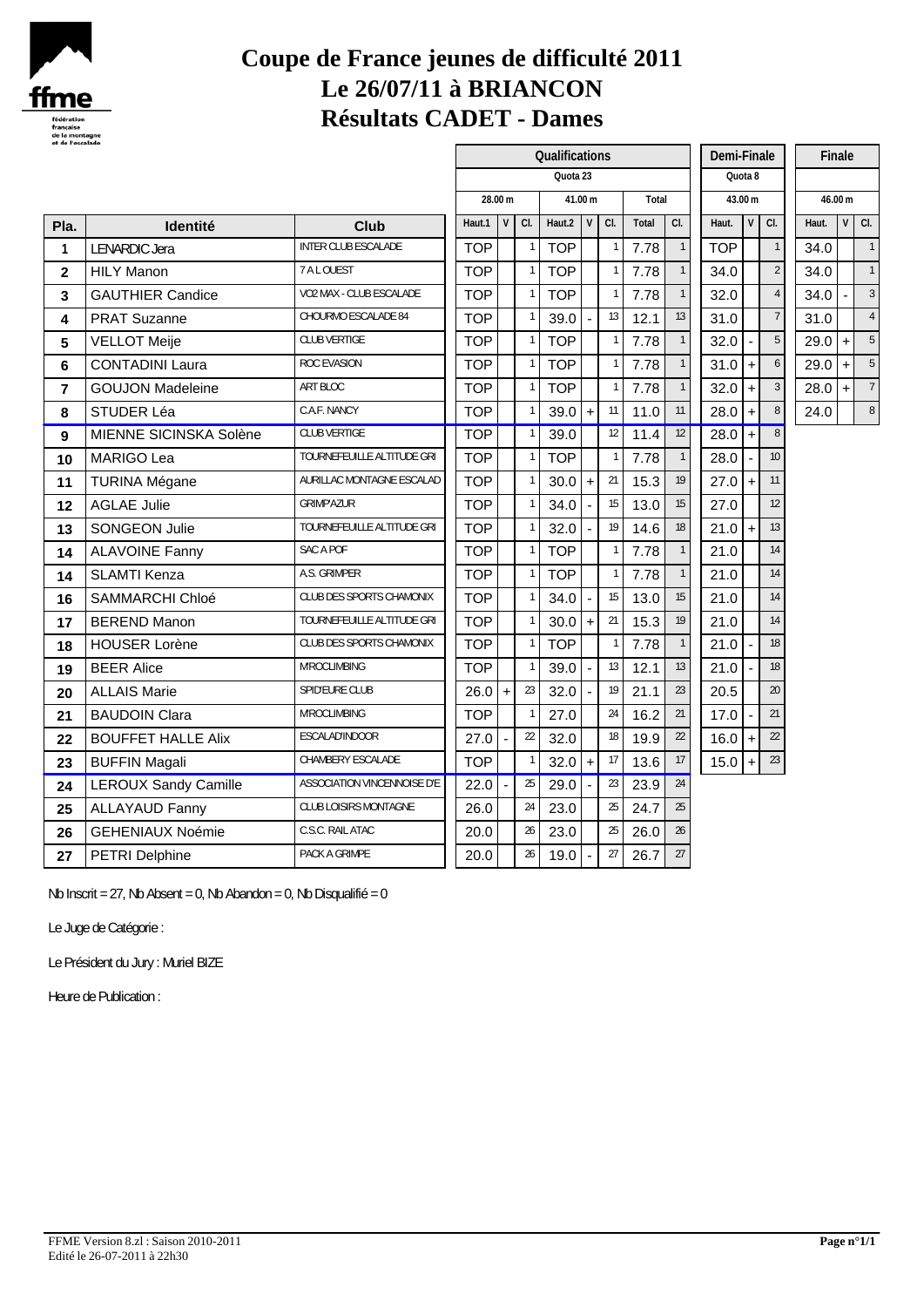

# **Coupe de France jeunes de difficulté 2011 Le 26/07/11 à BRIANCON Résultats CADET - Hommes**

|                |                             |                            |            |   |     | Qualifications |           |                | Demi-Finale |                | Finale |         |                                   |         |                |                          |
|----------------|-----------------------------|----------------------------|------------|---|-----|----------------|-----------|----------------|-------------|----------------|--------|---------|-----------------------------------|---------|----------------|--------------------------|
|                |                             |                            |            |   |     | Quota 26       |           |                |             |                |        | Quota 8 |                                   |         |                |                          |
|                |                             |                            | 28.00 m    |   |     | 40.00 m        |           |                | Total       |                |        | 45.00 m |                                   | 46.00 m |                |                          |
| Pla.           | Identité                    | Club                       | Haut.1     | V | CI. | Haut.2         | V         | CI.            | Total       | CI.            | Haut.  | v       | CI.                               | Haut.   |                | $V$ CI.                  |
| $\mathbf{1}$   | <b>BONZOM Maël</b>          | 2APN GRIMPE                | <b>TOP</b> |   |     | 39.0           |           | 5              | 10.3        | $\overline{5}$ | 39.0   |         | $\overline{3}$                    | 44.0    | $+$            | $\overline{\phantom{0}}$ |
| $\mathbf{2}$   | DE FLAUGERGUES Geoffray     | CHAMBERY ESCALADE          | <b>TOP</b> |   |     | <b>TOP</b>     |           | $\overline{1}$ | 6.71        | $\mathbf{1}$   | 42.0   |         | $\mathbf{1}$                      | 43.0    | $\blacksquare$ | $\tilde{z}$              |
| 3              | <b>TRIBOUT Adrien</b>       | A.S. GRIMPER               | <b>TOP</b> |   |     | <b>TOP</b>     |           | $\overline{1}$ | 6.71        | $\mathbf{1}$   | 38.0   |         | $\overline{4}$                    | 43.0    | $\blacksquare$ | $\tilde{z}$              |
| 4              | <b>JOANNES Thomas</b>       | M'ROCLIMBING               | <b>TOP</b> |   |     | <b>TOP</b>     |           | $\overline{1}$ | 6.71        | $\mathbf{1}$   | 42.0   |         | $\mathbf{1}$                      | 38.0    | $\pm$          |                          |
| 5              | <b>VERONIK Gregor</b>       | INTER CLUB ESCALADE        | <b>TOP</b> |   |     | <b>TOP</b>     |           | $\overline{1}$ | 6.71        | $\mathbf{1}$   | 38.0   |         | $\overline{4}$                    | 34.0    |                | $\overline{\mathbf{r}}$  |
| 6              | <b>PIPERS Ghislain</b>      | ROC EVASION                | <b>TOP</b> |   |     | 27.0           |           | 18             | 18.4        | 18             | 35.0   |         | $\overline{7}$                    | 33.0    |                | $\epsilon$               |
| $\overline{7}$ | <b>LEVIER Alban</b>         | CLUB IGNYMONTAIN D'ESCALAD | <b>TOP</b> |   |     | 39.0           |           | 5              | 10.3        | 5              | 35.0   |         | $\mathfrak b$                     | 32.0    | $\sim$         | $\bar{1}$                |
| 8              | <b>DUQUENNOY Antoine</b>    | C.S.C. RAIL ATAC           | <b>TOP</b> |   |     | 39.0           |           | 5              | 10.3        | 5              | 31.0   |         | $\,8\,$                           | 23.0    | $\sim$         | $\{$                     |
| 9              | <b>MEIGNAN Hugo</b>         | CHAMBERY ESCALADE          | <b>TOP</b> |   |     | 36.0           | ÷,        | 8              | 12.7        | 8              | 27.0   | $\pm$   | $\mathsf{g}% _{T}=\mathsf{g}_{T}$ |         |                |                          |
| 10             | <b>MORIZE Thomas</b>        | ROC'N POF                  | <b>TOP</b> |   |     | 35.0           | ä,        | 11             | 14.0        | 11             | 27.0   | $+$     | $\overline{9}$                    |         |                |                          |
| 11             | <b>FRONTON Manuel</b>       | 7 A L OUEST                | <b>TOP</b> |   |     | 33.0           |           | 13             | 15.3        | 13             | 27.0   |         | 11                                |         |                |                          |
| 12             | <b>PUCHEUX Maxime</b>       | ARBIZON ESCALADE MONTAGN   | <b>TOP</b> |   |     | 27.0           | $+$       | 16             | 16.9        | 16             | 26.0   |         | 12                                |         |                |                          |
| 13             | <b>CHAZELAS Eloi</b>        | A.S.C.S.L. ESCALADE        | <b>TOP</b> |   |     | 36.0           |           | 8              | 12.7        | 8              | 26.0   |         | 13                                |         |                |                          |
| 14             | <b>BEAUMATIN Julian</b>     | S.A.G.C. ESCALADE          | <b>TOP</b> |   |     | 25.0           | $+$       | 23             | 21.0        | 23             | 24.0   |         | 14                                |         |                |                          |
| 15             | <b>MICHAS Quentin</b>       | INTER CLUB ESCALADE        | <b>TOP</b> |   |     | 26.0           | $+$       | 21             | 19.6        | 21             | 23.0   | $+$     | 15                                |         |                |                          |
| 16             | <b>MARTY Gaël</b>           | CAF LA ROCHE BONNEVILLE    | <b>TOP</b> |   |     | 36.0           |           | 8              | 12.7        | 8              | 23.0   |         | 16                                |         |                |                          |
| 17             | <b>BERTON Jean Baptiste</b> | INTER CLUB ESCALADE        | <b>TOP</b> |   |     | 29.0           |           | 15             | 16.4        | 15             | 23.0   |         | 16                                |         |                |                          |
| 18             | <b>DUREL Tom</b>            | ESCALAD'EURE               | <b>TOP</b> |   |     | 27.0           |           | 17             | 17.4        | 17             | 23.0   |         | 16                                |         |                |                          |
| 19             | RUMEAU Hugo                 | AMITIE ET NATURE DE TARBES | <b>TOP</b> |   |     | 27.0           |           | 18             | 18.4        | 18             | 22.0   |         | 19                                |         |                |                          |
| 20             | <b>ARHIE Adrien</b>         | INTER CLUB ESCALADE        | <b>TOP</b> |   |     | 32.0           | $+$       | 14             | 15.8        | 14             | 21.0   |         | 20                                |         |                |                          |
| 21             | <b>MILOCHE Gabriel</b>      | INTER CLUB ESCALADE        | <b>TOP</b> |   |     | 25.0           | $+$       | 23             | 21.0        | 23             | 21.0   |         | 20                                |         |                |                          |
| 22             | <b>CASAMAYOU Maxime</b>     | M'ROCLIMBING               | <b>TOP</b> |   |     | 33.0           | $+$       | 12             | 14.7        | 12             | 21.0   |         | 22                                |         |                |                          |
| 23             | <b>BEAUQUIER Romain</b>     | <b>SCALATA NATURE</b>      | <b>TOP</b> |   |     | 27.0           |           | 18             | 18.4        | 18             | 21.0   |         | 22                                |         |                |                          |
| 24             | <b>CEREUIL Alex</b>         | CLUB DES SPORTS CHAMONIX   | <b>TOP</b> |   |     | 25.0           | $\pm$     | 23             | 21.0        | 23             | 21.0   |         | 22                                |         |                |                          |
| 25             | <b>LUMINEAU Antoine</b>     | CHAMBERY ESCALADE          | <b>TOP</b> |   |     | 25.0           | $\ddot{}$ | 23             | 21.0        | 23             | 20.0   |         | 25                                |         |                |                          |
| 26             | <b>VEUILLEZ Hugo</b>        | ART BLOC                   | <b>TOP</b> |   |     | 26.0           | $\ddot{}$ | 21             | 19.6        | 21             | 17.0   |         | 26                                |         |                |                          |
| 27             | <b>LOUISE Luc</b>           | <b>ESCAPILADE</b>          | <b>TOP</b> |   |     | $24.0$ -       |           | 27             | 22.0        | 27             |        |         |                                   |         |                |                          |
| 28             | <b>BUSSCHAERT Theophile</b> | CHATEAU - THIERRY ESCALADE | <b>TOP</b> |   |     | 23.0           |           | 28             | 22.4        | 28             |        |         |                                   |         |                |                          |
| 29             | <b>CLERC Gauthier</b>       | CLUB VERTIGE               | <b>TOP</b> |   |     | 21.0           |           | 29             | 22.8        | 29             |        |         |                                   |         |                |                          |
| 30             | <b>COGNIEUX Martin</b>      | VO2 MAX - CLUB ESCALADE    | <b>TOP</b> |   |     | 19.0           |           | 30             | 23.2        | 30             |        |         |                                   |         |                |                          |
| 31             | <b>WEEGER Vincent</b>       | CHAMBERY ESCALADE          | <b>TOP</b> |   |     | 14.0           |           | 31             | 23.8        | 31             |        |         |                                   |         |                |                          |
| 31             | <b>ADAM Romain</b>          | ASPTT NANCY CHAMPIGNEULLE  | <b>TOP</b> |   |     | 14.0           |           | 31             | 23.8        | 31             |        |         |                                   |         |                |                          |
| 33             | CASTORI Yann                | 7 A L OUEST                | <b>TOP</b> |   |     | 13.0           |           | 33             | 24.3        | 33             |        |         |                                   |         |                |                          |
| 34             | <b>KURTZ Samuel</b>         | AMICALE LAIQUE ECHIROLLES  | <b>TOP</b> |   |     | 12.0           |           | 34             | 24.9        | 34             |        |         |                                   |         |                |                          |
| 34             | <b>DELPIERRE Roman</b>      | 7 A L OUEST                | <b>TOP</b> |   |     | 12.0           |           | 34             | 24.9        | 34             |        |         |                                   |         |                |                          |
| 36             | CHABEAUTI Hugo              | A.S.A. ESCALADE AVRILLE    | 27.0       |   | 36  | 12.0           |           | 36             | 36.2        | 36             |        |         |                                   |         |                |                          |
| 37             | <b>LOEUIL Geoffrey</b>      | LITTORAL ESCALADE          | 27.0       |   | 36  | 8.00           |           | 37             | 36.7        | 37             |        |         |                                   |         |                |                          |
| 38             | <b>TEXIER Thibault</b>      | A.S.A. ESCALADE AVRILLE    | $22.0 +$   |   | 38  | $7.00 +$       |           | 38             | 38.0        | 38             |        |         |                                   |         |                |                          |
| 39             | <b>BELINGA Axel</b>         | SAINT CERE GRIMPE          | $20.0$ +   |   | 39  | 7.00           |           | 39             | 39.0        | 39             |        |         |                                   |         |                |                          |
|                |                             |                            |            |   |     |                |           |                |             |                |        |         |                                   |         |                |                          |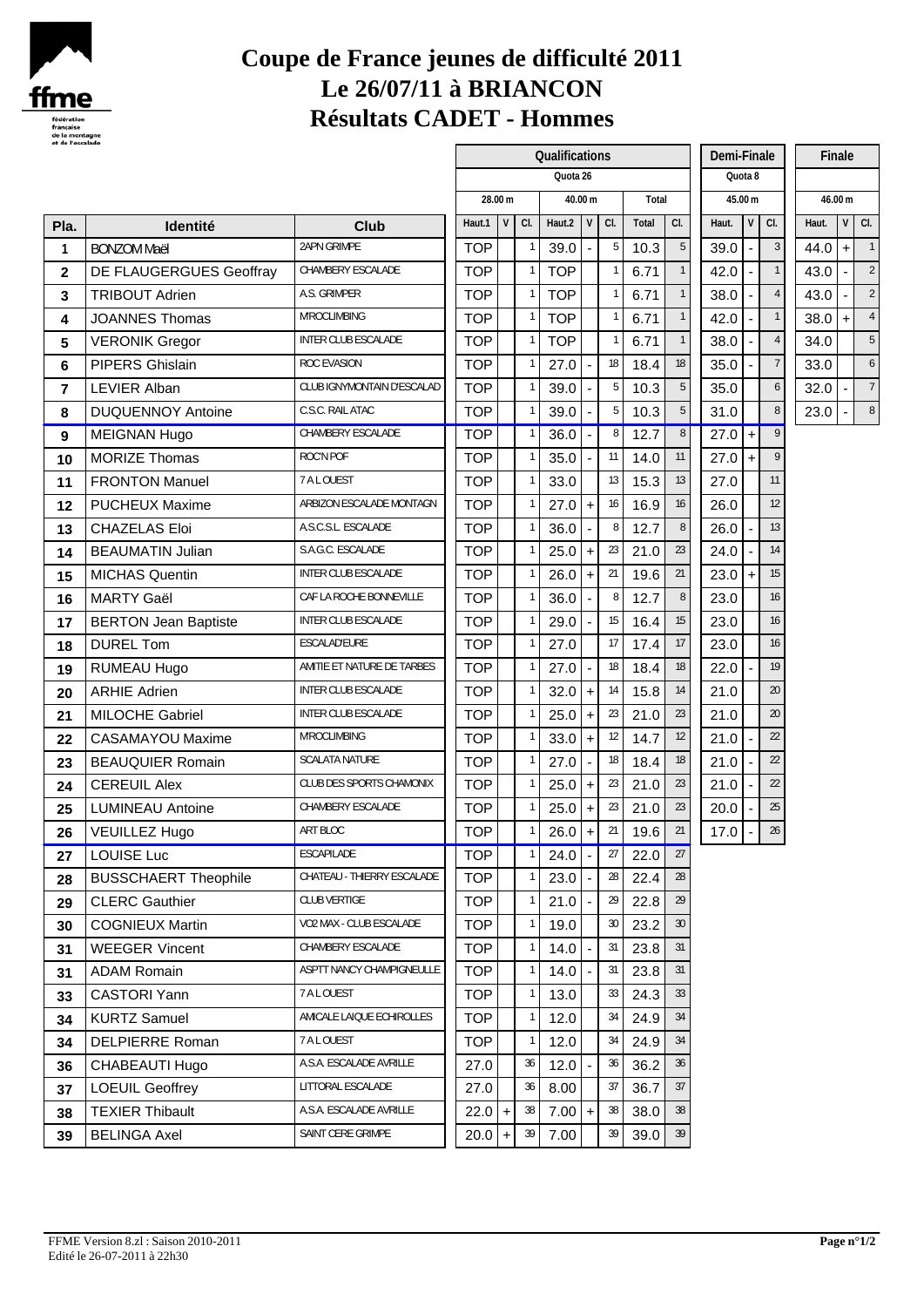

## **Coupe de France jeunes de difficulté 2011 Le 26/07/11 à BRIANCON Résultats JUNIOR - Dames**

|                |                          |                            |            |         |     | Qualifications | Demi-Finale |              |       | Finale          |            |           |                 |            |        |                |
|----------------|--------------------------|----------------------------|------------|---------|-----|----------------|-------------|--------------|-------|-----------------|------------|-----------|-----------------|------------|--------|----------------|
|                |                          |                            |            |         |     | Quota 17       |             | Quota 8      |       |                 |            |           |                 |            |        |                |
|                |                          |                            |            | 28.00 m |     |                | 41.00 m     |              | Total |                 |            | 43.00 m   |                 | 46.00 m    |        |                |
| Pla.           | <b>Identité</b>          | Club                       | Haut.1     | V       | CI. | Haut.2         | V           | CI.          | Total | CI.             | Haut.      |           | $V$ CI.         | Haut.      |        | $V$ CI.        |
| 1              | <b>SUSTERSIC Tina</b>    | <b>INTER CLUB ESCALADE</b> | <b>TOP</b> |         |     | <b>TOP</b>     |             | $\mathbf{1}$ | 7.07  | $\mathbf{1}$    | <b>TOP</b> |           | $\mathbf{1}$    | <b>TOP</b> |        | $\overline{1}$ |
| $\overline{2}$ | <b>SARARAK Cindy</b>     | AMITIE ET NATURE DE TARBES | <b>TOP</b> |         | 1   | <b>TOP</b>     |             | $\mathbf{1}$ | 7.07  |                 | <b>TOP</b> |           | $\mathbf{1}$    | 43.0       |        | $\tilde{z}$    |
| 3              | <b>GIBERT Fanny</b>      | 7 A L OUEST                | <b>TOP</b> |         | 1   | <b>TOP</b>     |             | $\mathbf{1}$ | 7.07  | $\mathbf{1}$    | 41.0       | $+$       | 5               | 39.0       | $\sim$ | ÷              |
| 4              | <b>FON Katarina</b>      | <b>INTER CLUB ESCALADE</b> | <b>TOP</b> |         |     | <b>TOP</b>     |             | $\mathbf{1}$ | 7.07  |                 | 39.0       | $+$       | 6               | 35.0       |        |                |
| 5              | <b>COSSANTELI Lisa</b>   | S.M.U.C. ESCALADE          | <b>TOP</b> |         | 1   | <b>TOP</b>     |             | $\mathbf{1}$ | 7.07  | $\mathbf{1}$    | 34.0       | $\ddot{}$ | 8               | 32.0       | $\sim$ | ŗ              |
| 6              | <b>ROUSSIER Mathilde</b> | S.M.U.C. ESCALADE          | <b>TOP</b> |         |     | <b>TOP</b>     |             | $\mathbf{1}$ | 7.07  |                 | 35.0       |           | $7\overline{ }$ | 30.0       | $+$    | $\epsilon$     |
| $\overline{7}$ | <b>CECCHI Romane</b>     | <b>GRIMP'AZUR</b>          | <b>TOP</b> |         |     | <b>TOP</b>     |             |              | 7.07  | $\mathbf{1}$    | 41.5       |           | $\overline{4}$  | 30.0       | $\sim$ | - 7            |
| 8              | <b>BERTHIER Nolwen</b>   | M'ROCLIMBING               | <b>TOP</b> |         |     | <b>TOP</b>     |             |              | 7.07  |                 | 41.5       | $\ddot{}$ | 3               | 25.0       | ha i   | $\vert$ {      |
| 9              | <b>MICHELARD Julie</b>   | C.A.F. SALEVE ANNEMASSE    | <b>TOP</b> |         |     | <b>TOP</b>     |             |              | 7.07  |                 | 33.0       | $+$       | 9               |            |        |                |
| 10             | <b>FOURCADE Candice</b>  | LE MUR                     | <b>TOP</b> |         |     | 32.0           |             | 14           | 12.4  | 14              | 32.0       | $+$       | 10 <sup>1</sup> |            |        |                |
| 11             | <b>FINET Laurane</b>     | ROC EVASION                | <b>TOP</b> |         |     | 39.0           | $\sim$      | 10           | 10.0  | 10 <sup>°</sup> | 28.0       | $+$       | 11              |            |        |                |
| 12             | <b>GRANDCOING Romane</b> | CHAMBERY ESCALADE          | <b>TOP</b> |         |     | 32.0           | $\ddot{+}$  | 12           | 11.1  | 12              | 25.0       |           | 12              |            |        |                |
| 13             | <b>EL MADI Margot</b>    | SAC A POF                  | <b>TOP</b> |         |     | 32.0           |             | 14           | 12.4  | 14              | 25.0       |           | 12              |            |        |                |
| 14             | <b>TIOUNINE Alice</b>    | ESCALAD'INDOOR             | <b>TOP</b> |         |     | 38.0           |             | 11           | 10.4  | 11              | 25.0       |           | 14              |            |        |                |
| 15             | <b>BOURGNINAUD Jane</b>  | S.M.U.C. ESCALADE          | <b>TOP</b> |         |     | 32.0           | $+$         | 12           | 11.1  | 12              | 25.0       |           | 14              |            |        |                |
| 16             | <b>CHARRIER Lisa</b>     | E.S. MASSY                 | <b>TOP</b> |         |     | 32.0           |             | 14           | 12.4  | 14              | 21.0       |           | 16              |            |        |                |
| 17             | <b>BESOMBES Elia</b>     | R.A.P.P.E.L.               | <b>TOP</b> |         |     | 32.0           |             | 14           | 12.4  | 14              | 20.0       | $+$       | 17              |            |        |                |
| 18             | <b>DELPIERRE Marine</b>  | 7 A L OUEST                | <b>TOP</b> |         |     | 31.0           |             | 18           | 13.4  | 18              |            |           |                 |            |        |                |
| 19             | <b>GIRARDET Marine</b>   | A.S. VILLENNES             | <b>TOP</b> |         |     | 30.0           |             | 19           | 13.7  | 19              |            |           |                 |            |        |                |
| 20             | <b>GIRARD Samantha</b>   | <b>INTER CLUB ESCALADE</b> | $-19.$     |         | 21  | 22.0           |             | 20           | 20.4  | 20              |            |           |                 |            |        |                |
| 20             | <b>BRUEZIERE Lara</b>    | SURESNES ESCALADE          | 20.0       |         | 20  | 21.0           |             | 21           | 20.4  | 20              |            |           |                 |            |        |                |

Nb Inscrit = 21, Nb Absent = 0, Nb Abandon = 0, Nb Disqualifié = 0

Le Juge de Catégorie :

Le Président du Jury : Muriel BIZE